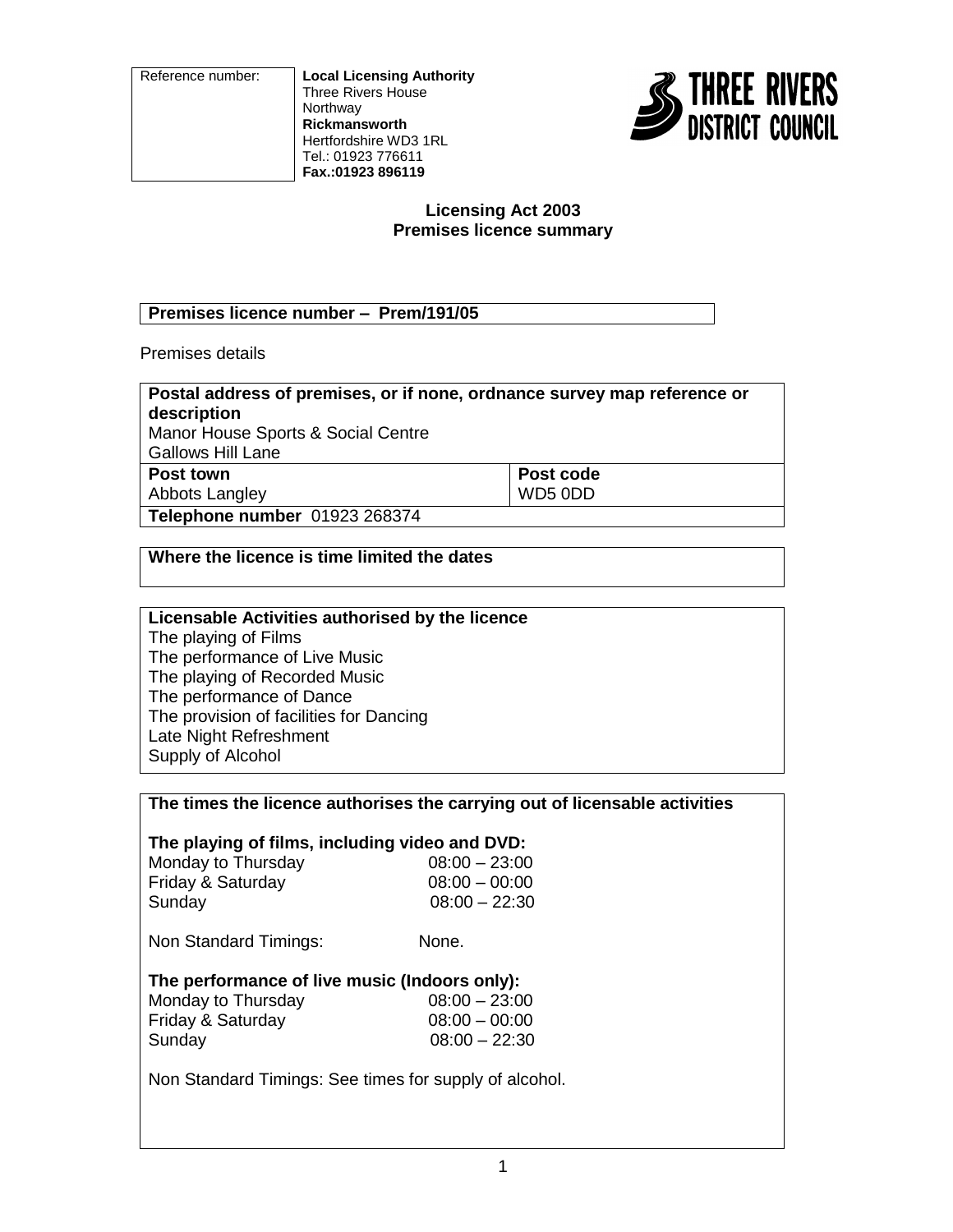| The playing of recorded music (Indoors only):<br>Monday to Thursday<br>Friday & Saturday<br>Sunday                                                      | $08:00 - 23:00$<br>$08:00 - 00:00$<br>$08:00 - 22:30$                      |
|---------------------------------------------------------------------------------------------------------------------------------------------------------|----------------------------------------------------------------------------|
| Non Standard Timings: See times for supply of alcohol.                                                                                                  |                                                                            |
| The performance of dance:<br>Monday to Thursday<br>Friday & Saturday<br>Sunday                                                                          | $08:00 - 23:00$<br>$08:00 - 00:00$<br>$08:00 - 22:30$                      |
| Non Standard Timings: See times for supply of alcohol.                                                                                                  |                                                                            |
| The provision of facilities for dancing:<br>Monday to Thursday<br>Friday & Saturday<br>Sunday<br>Non Standard Timings: See times for supply of alcohol. | $08:00 - 23:00$<br>$08:00 - 00:00$<br>$08:00 - 22:30$                      |
| <b>Late Night Refreshment:</b><br>Friday & Saturday                                                                                                     | $23:00 - 00:00$                                                            |
| Non Standard Timings: See times for supply of alcohol                                                                                                   |                                                                            |
| <b>Supply of Alcohol:</b><br>Monday to Thursday<br>Friday & Saturday<br>Sunday                                                                          | $10:00 - 23:00$<br>$10:00 - 00:00$<br>$12:00 - 22:30$                      |
| Non Standard Timings:-                                                                                                                                  | New Year's Eve: from the end of the permitted hours in the premises on New |

ed hours in the p Year's Eve to the start of the permitted hours in the premises on the following day (or, if there are no permitted hours in the premises on that day, midnight on New Year's Eve).

|  |  | The opening hours of the premises |
|--|--|-----------------------------------|
|  |  |                                   |

| Monday    | $08:00 - 23:30$ |
|-----------|-----------------|
| Tuesday   | $08:00 - 23:30$ |
| Wednesday | $08:00 - 23:30$ |
| Thursday  | $08:00 - 23:30$ |
| Friday    | $08:00 - 00:30$ |
| Saturday  | $08:00 - 00:30$ |
| Sunday    | $08:00 - 23:00$ |

For Non Standard Times: The premises will be allowed to remain open for an extra 30 minutes after the last permitted sale of alcohol.

**Where the licence authorises supplies of alcohol whether these are on and/or off supplies** On Supplies only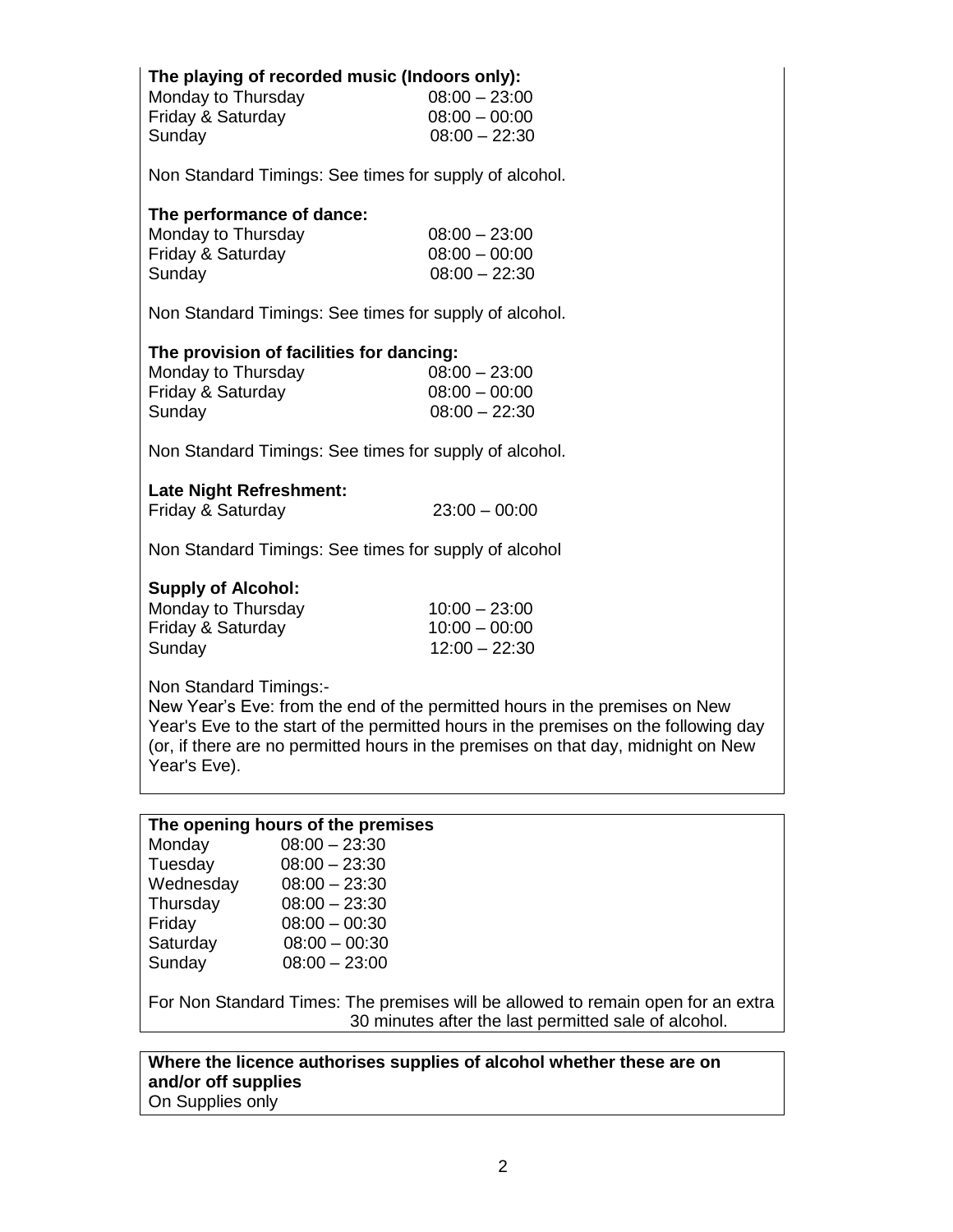**Name, (registered) address of holder of premises licence** Abbots Langley Parish Council Council Offices Langley Road Abbots Langley WD5 0DD

### **Registered number of holder, for example company number, charity number (where applicable)**

### **Name of designated premises supervisor where the premises licence authorises the supply of alcohol** Mr David Roy Abbott

**State whether access to the premises by children is restricted or prohibited** Restricted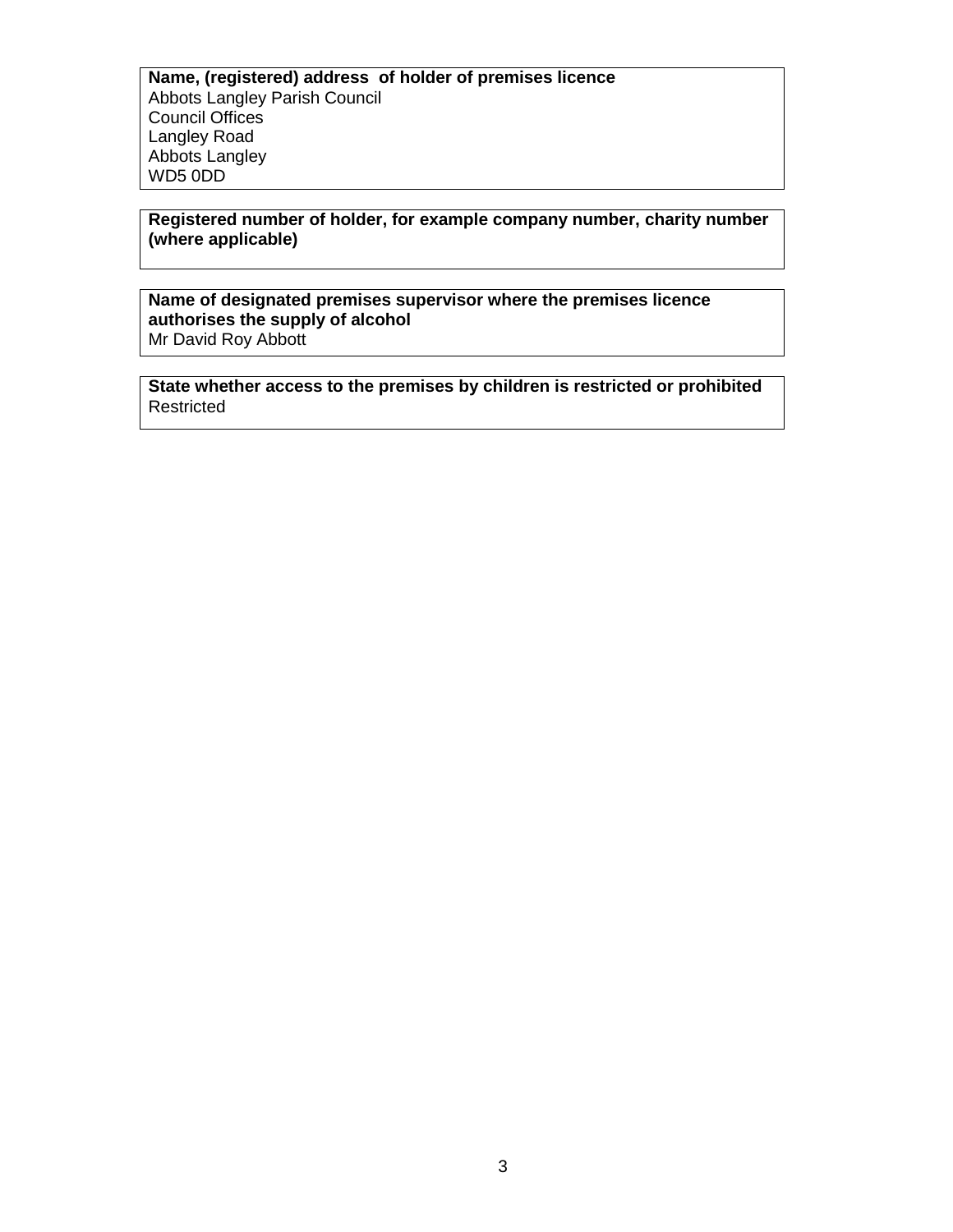**Reference number:** Local Licensing Authority Three Rivers House Northway Rickmansworth Hertfordshire WD3 1RL Tel.: 01923 776611 Fax.:01923 896119



### **Licensing Act 2003 Premises licence**

### **Premises licence number - Prem/191/05**

# **Part 1 – Premises details**

**Postal address of premises, or if none, ordnance survey map reference or description** Manor House Sports & Social Centre Gallows Hill Lane **Post town** | Abbots Langley **Post code** WD5 0DD **Telephone number** 101923 268374

### **Where the licence is time limited the dates**

### **Licensable activities authorised by the licence** The playing of Films

The performance of Live Music The playing of Recorded Music The performance of Dance The provision of facilities for Dancing Late Night Refreshment Supply of Alcohol

### **The times the licence authorises the carrying out of licensable activities**

# **The playing of Films, including Video and DVD:**

| Monday to Thursday | $08:00 - 23:00$ |
|--------------------|-----------------|
| Friday & Saturday  | $08:00 - 00:00$ |
| Sunday             | $08:00 - 22:30$ |

Non Standard Timings: None.

### **The performance of Live Music (Indoors only):**

| $08:00 - 23:00$ |
|-----------------|
| $08:00 - 00:00$ |
| $08:00 - 22:30$ |
|                 |

Non Standard Timings: See times for supply of alcohol.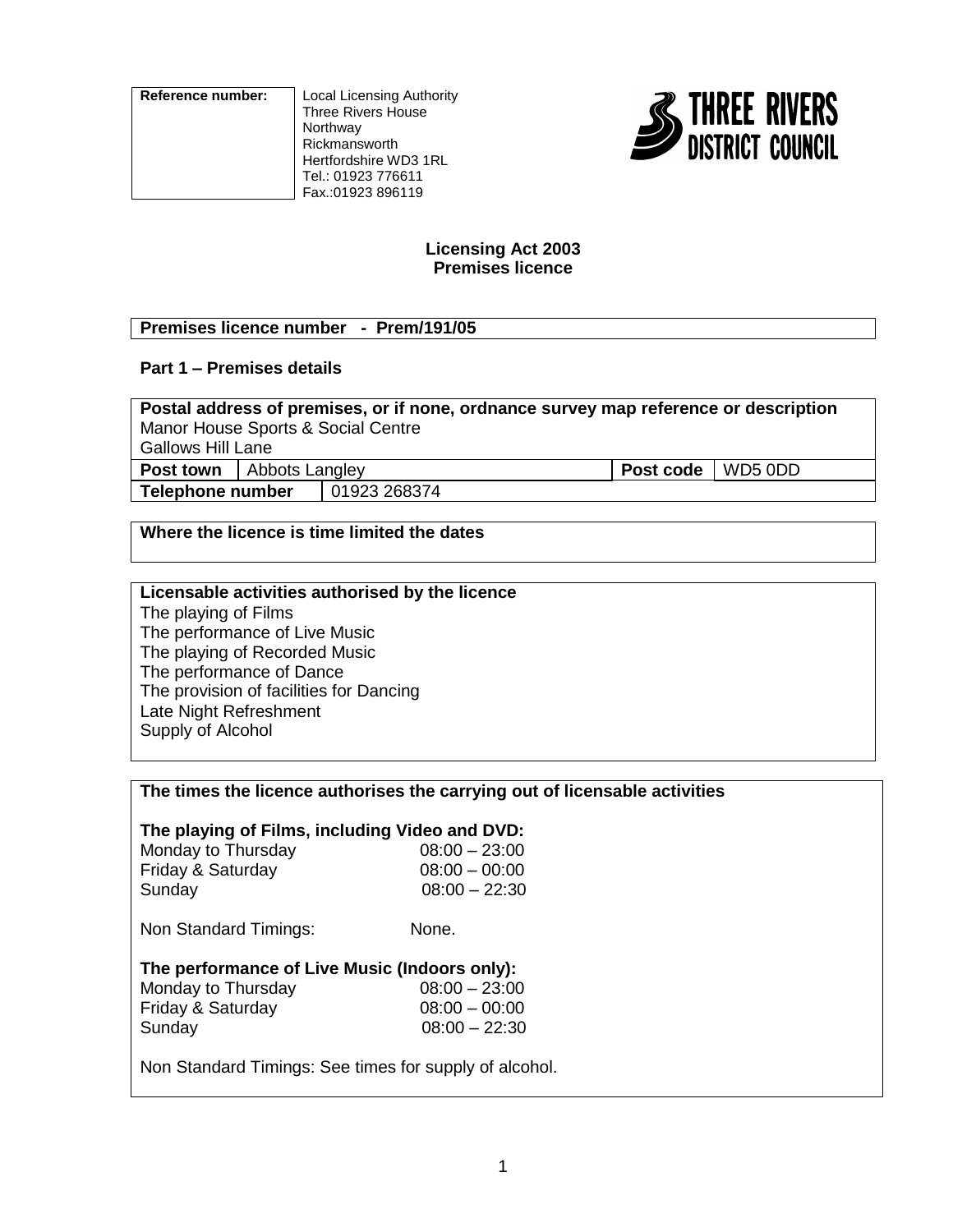| The playing of Recorded Music (Indoors only):<br>Monday to Thursday<br>Friday & Saturday<br>Sunday | $08:00 - 23:00$<br>$08:00 - 00:00$<br>$08:00 - 22:30$                                                                                                                                            |
|----------------------------------------------------------------------------------------------------|--------------------------------------------------------------------------------------------------------------------------------------------------------------------------------------------------|
| Non Standard Timings: See times for supply of alcohol.                                             |                                                                                                                                                                                                  |
| The performance of Dance:<br>Monday to Thursday<br>Friday & Saturday<br>Sunday                     | $08:00 - 23:00$<br>$08:00 - 00:00$<br>$08:00 - 22:30$                                                                                                                                            |
| Non Standard Timings: See times for supply of alcohol.                                             |                                                                                                                                                                                                  |
| The provision of facilities for Dancing:<br>Monday to Thursday<br>Friday & Saturday<br>Sunday      | $08:00 - 23:00$<br>$08:00 - 00:00$<br>$08:00 - 22:30$                                                                                                                                            |
| Non Standard Timings: See times for supply of alcohol.                                             |                                                                                                                                                                                                  |
| <b>Late Night Refreshment:</b>                                                                     |                                                                                                                                                                                                  |
| Friday & Saturday                                                                                  | $23:00 - 00:00$                                                                                                                                                                                  |
| Non Standard Timings: See times for supply of alcohol                                              |                                                                                                                                                                                                  |
| <b>Supply of Alcohol:</b>                                                                          |                                                                                                                                                                                                  |
| Monday to Thursday<br>Friday & Saturday<br>Sunday                                                  | $10:00 - 23:00$<br>$10:00 - 00:00$<br>$12:00 - 22:30$                                                                                                                                            |
| Non Standard Timings:-<br>hours in the premises on that day, midnight on New Year's Eve).          | New Year's Eve: from the end of the permitted hours in the premises on New Year's Eve to the<br>start of the permitted hours in the premises on the following day (or, if there are no permitted |
| The opening hours of the premises                                                                  |                                                                                                                                                                                                  |
|                                                                                                    |                                                                                                                                                                                                  |

| The opening nours of the premises |                                                                           |
|-----------------------------------|---------------------------------------------------------------------------|
| Monday                            | $08:00 - 23:30$                                                           |
| Tuesday                           | $08:00 - 23:30$                                                           |
| Wednesday                         | $08:00 - 23:30$                                                           |
| Thursday                          | $08:00 - 23:30$                                                           |
| Friday                            | $08:00 - 00:30$                                                           |
| Saturday                          | $08:00 - 00:30$                                                           |
| Sunday                            | $08:00 - 23:00$                                                           |
|                                   |                                                                           |
| For Non Standard                  | The premises will be allowed to remain open for an extra 30 minutes after |
| Times:                            | the last permitted sale of alcohol.                                       |
|                                   |                                                                           |

**Where the licence authorises supplies of alcohol whether these are on and/or off supplies** On Supplies only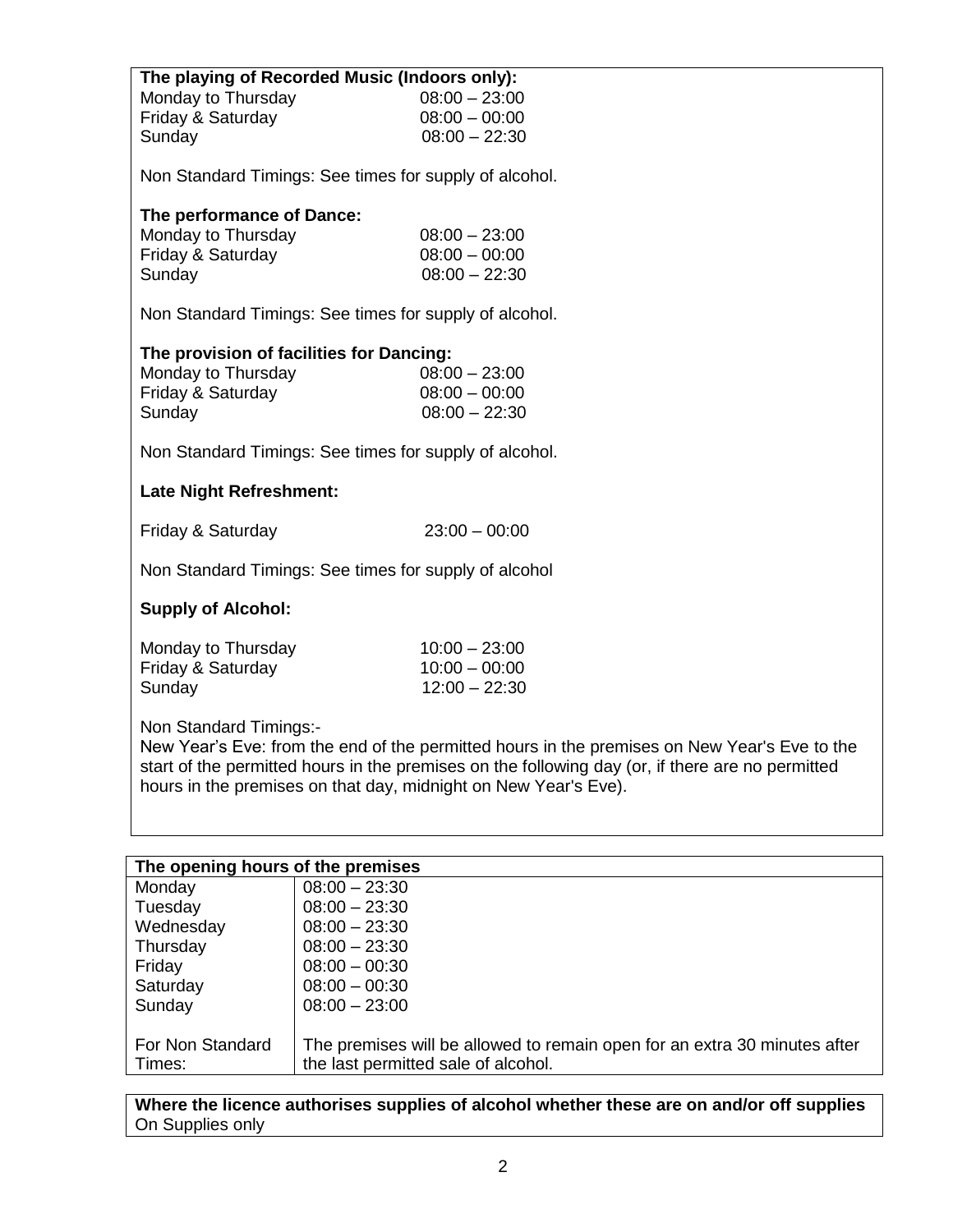### **Part 2**

**Name, (registered) address, telephone number and e-mail (where relevant) of holder of premises licence** Abbots Langley Parish Council Council Offices Langley Road Abbots Langley WD5 0DD 01923 265139

### **Registered number of holder, for example company number, charity number (where applicable**

**Name, address and telephone number of designated premises supervisor where the premises licence authorises the supply of alcohol** Mr David Roy Abbott



**Personal licence number and issuing authority of personal licence held by designated premises supervisor where the premises licence authorises the supply of alcohol** 015892 South Bedfordshire District Council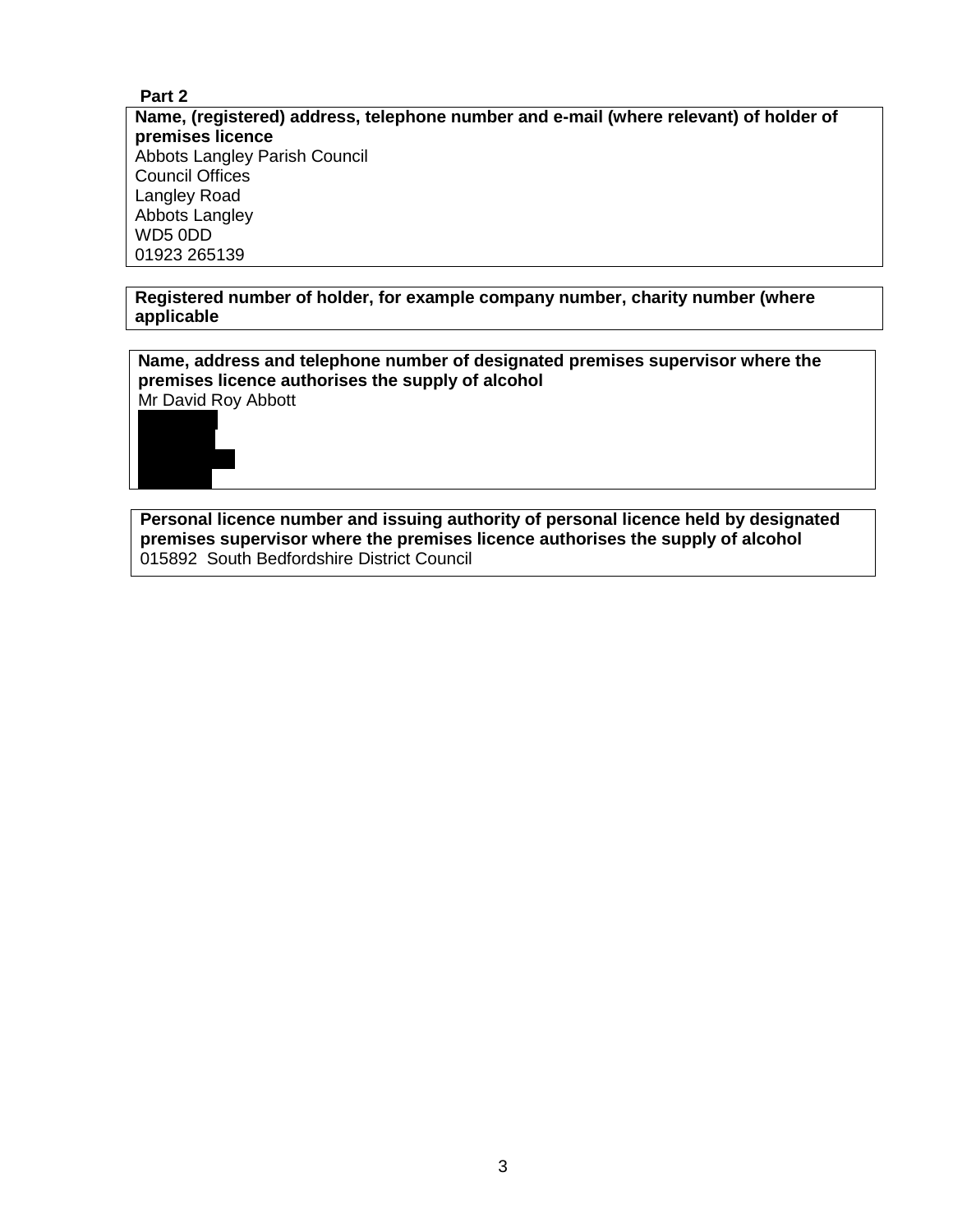### **Annex 1 - Mandatory conditions**

- 1. No supply of alcohol shall be made under this Premises Licence at a time:
	- (a) when there is no designated premises supervisor in respect of the Premises Licence.
	- (b) when the designated premises supervisor does not hold a personal licence or his or her personal licence is suspended.
- 2. Every supply of alcohol under the Premises Licence shall be made or authorised by a person who holds a personal licence.

### **Annex 2 - Conditions consistent with the Operating Schedule**

### **a) General – all four licensing objectives (b,c,d,e)**

None.

### **b) The prevention of crime and disorder:**

- Once the patrons are all in the premises, the hirer of the venue is to be notified and informed that the front doors are to be kept closed to prevent entry of youths, who gather outside the venue, where possible.
- One of the hirers is to be made responsible for recognising the invited guests to allow them entry.
- The venue is only to be open for invited guests; general members of the public are not to be allowed to enter.
- The loading ramp and the staff entrance is to be monitored by CCTV and recorded on VHS tapes.
- Youths that congregate in all the areas identified around the premises, are to be asked to move on, if they are in groups larger than 4. If they refuse the community support officers or the police are to be informed.
- Signs indicating the use of CCTV are to be prominently displayed within the playing field areas. Extra tapes are to be made available if an incident is noted and recorded and the tape needs to be saved.
- The Premises is to be strictly a venue for hire only and not open for the general uninvited public.
- All hiring's will initially be taken by the booking clerk who will post out the forms and conditions of hire. Within these forms it clearly states what functions we will accept and what is forbidden and these are to be strictly adhered to.
- The maximum number of patrons for any hiring will not exceed 120.
- A staff ratio of  $1:50 + 1$  is operated.
- No child under the age of 16 can come to the bar to be served.
- On functions for younger people, a higher adult/youth ratio than the normal, will be applied.
- The hirer of the premises will be held responsible for the conduct of their patrons/quests and without fail if the behaviour deteriorates we will close the venue immediately and all deposits will be forfeited.
- No alcohol can be brought in to our premises except by prior arrangement (sealed bottles of wine can be brought for meals although a corkage fee is required). Any unauthorised alcohol will be confiscated and then returned to the over 18's when they leave the premises. This will be locked in a caged area.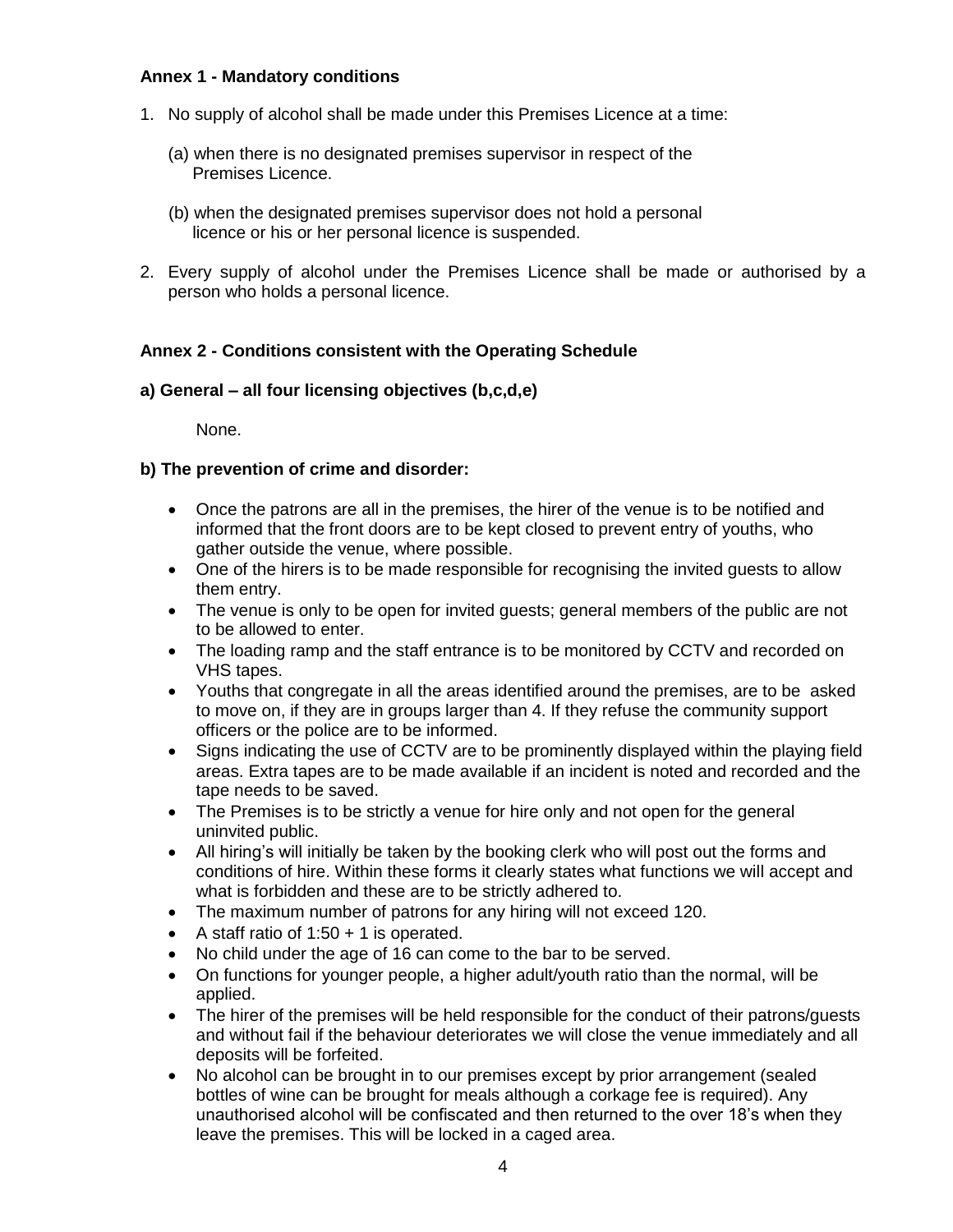- The ZERO tolerance drugs policy will continue to operate. The police will be called and the person ejected, the hirer put on a final warning or if severe enough the venue will be immediately closed down.
- Warning signs regarding the drugs policy shall continue to be displayed within the premises, stating the police will be called and the person evicted.
- No drinks promotions of any kind will be allowed or offered on the premises at any time.
- In order to promote responsible drinking the bar will close 30 minutes earlier than the finishing time for any function.
- Any drunken patron seen entering the premises will be pointed out to the responsible hirer and asked to leave, with assistance home offered.
- Any person trying to purchase a drink for an intoxicated reveller will be refused and warned against encouraging them to drink further. Persistence will result in their eviction from the premises and the hirer informed and warned of their duty of care.
- An advert will be placed above the pay phone for a reliable local taxi firm, who is conscientious of our neighbours, for the patrons to use.
- Additional lighting and existing lighting will be used to light up the hall and its perimeter, car park and entrances.
- All emergency and disabled accesses are to be kept clear and well marked.
- On the two functions that are open to the general public plastic disposable glasses will be used.
- Toughened glass is to be used within the establishment.
- No glass shall be allowed away from the premises on any functions.
- Plastic glasses and straws are to be encouraged for the younger patrons.
- Frequently throughout the night, during a function empty glasses and bottles will be removed from the tables.
- Notices stating that glasses must not be removed from the hall shall be displayed and all staff are encouraged to approach any person leaving the premises with glasses and have them return or collect their glass prior to them leaving.
- Prominent signs shall be displayed to alert drivers leaving their cars, in the car park, that crime is in the area.
- All the emergency and side doors shall be push bar openers.
- Regular security checks, 'walkabouts' both inside and outside the premises are to be carried out.
- The premises is alarmed and monitored by the alarm company i.e. Chubb.

# **c) Public safety:**

- The building is to continue to have a fitted fire alarm system.
- Evacuation signs are to be on prominent display, showing all the recognised fire exits to leave the premises.
- The staff shall have fire evacuation training and each will be responsible for making sure that the patrons leave the building.
- The principle key holder will call 999 and the emergency services.
- A clear plan will be mounted in the hall showing where the fire extinguishers and fire blankets are as well as the fire alarms.
- Staff will have been trained in the knowledge of where the appliances are and how to use them.
- Designated First Aiders where available will be on hand to offer immediate first aid and to summon help. An accident report must always be compiled.
- There shall continue to be emergency throughout the building.
- All electrical equipment, including emergency lighting, shall be checked annually and every third year PAT tested with the necessary certification being issued.
- Boilers and gas fittings will be safety checked and certified.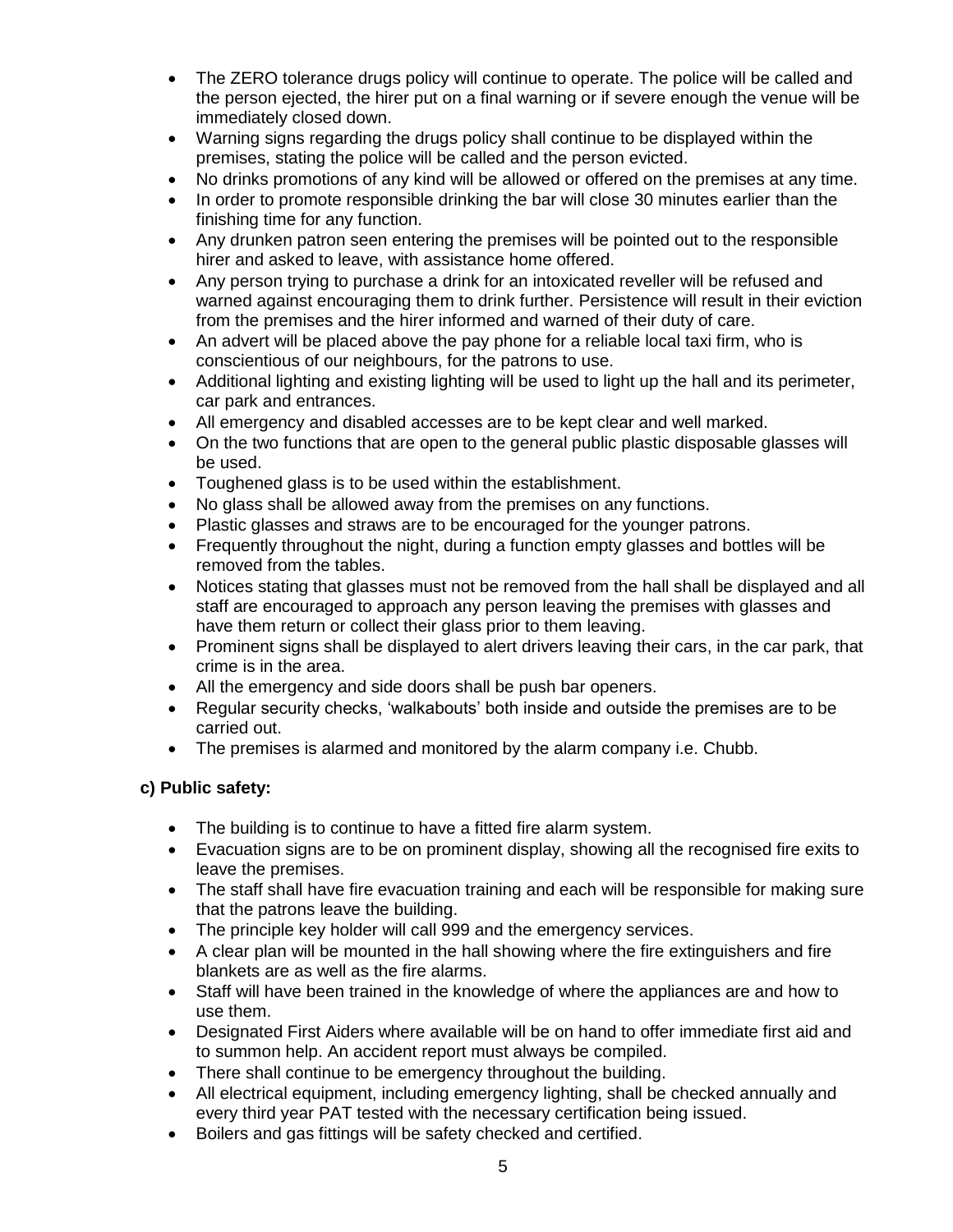- The alarm and extinguishers will be checked annually.
- Notices with details of the emergency key holders will be displayed.
- Special effects such as pyrotechnics, bubble machines, smoke machines etc. shall not be allowed to be used in the hall.
- All the public and disabled entrances to the hall are to be well illuminated and adhere to the DDA act.

### **d) The prevention of public nuisance:**

- The primary key holder of the evening will discuss the noise level with the disco/entertainers and the hirer.
- The extractor fans within the premises, which are fairly noisy when they are all on, will be turned off once a function is finished.
- Only the front doors to the premises leading from the car park, shall be opened at the end of the evening, to steer the guests straight to their cars.
- Our preferred Taxi company and others in the area, attending the venue to collect guests have been told that they must not 'beep' their horns whilst waiting for a fare.

### **e) The protection of children from harm:**

- Every booking taken will be required to show the amount of children under the age of 18.
- Children of a young age will be given drinks in plastic glasses with straws if available.
- Parents are to be warned that children under the age of 16 cannot come to the bar on their own and they, the parents, are responsible for the child's behaviour within the premises.
- There is a strict no under 18 policy by law, the licence holder shall, in advance, ask the hirer if they have youths of 16 to 17 years of age, that are coming and shall explain that regardless of their parents wishes they will NOT be allowed to be served, bouught or consume alcohol within the premises.
- Proof of age shall be required of any patron who looks to be under the legal age, and only recognised photographic I.D. will be accepted as proof.

# **Annex 3 - Conditions attached after a hearing by the licensing authority:**

The variation to this premises licence was granted by the Licensing Sub Committee for this authority on:- 8 November 2006, with the added following conditions.

- 1. The joint total number of events on Fridays and Saturdays that end at midnight on these days shall not exceed 40 in any one calendar year. There is no intention to limit the number of events that end at 23:00 hours on these days.
- 2. The sale of intoxicating liquor shall be restricted to:
	- a. Persons attending the premises on payment of admission
	- b. Bona fide Members of Clubs or organisations entitled to use the premises who have deposited with the Licensee and maintained a list of members
	- c. Bona fide members of any Club or Organisation attending to compete with other Clubs or Organisations set out in (b) above
	- d. Bona fide guests of the said Clubs or Organisations included in (b) and (c) above or individual members thereof